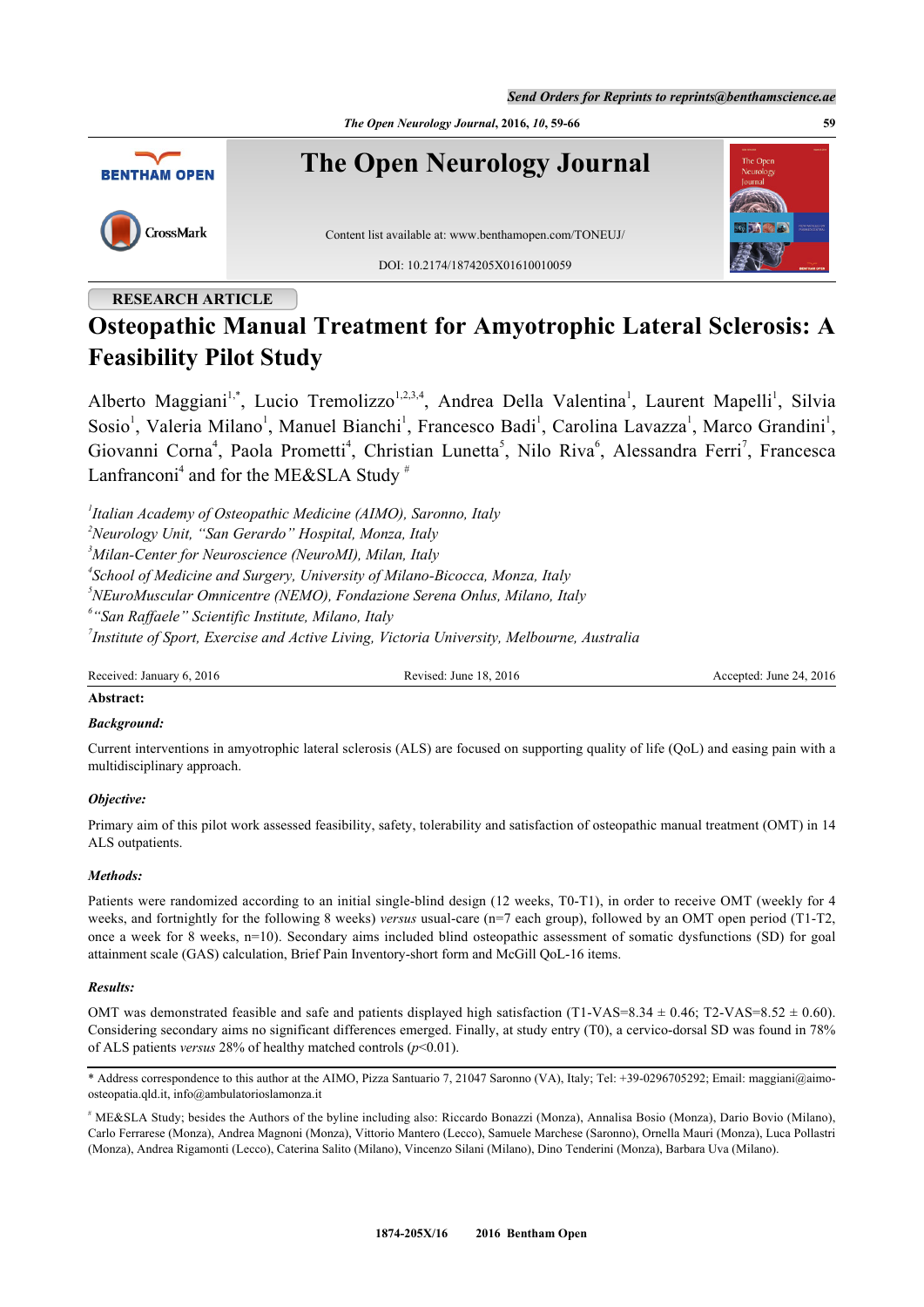#### **60** *The Open Neurology Journal, 2016, Volume 10 Maggiani et al.*

#### *Conclusion:*

OMT was found feasible, safe and satisfactory in ALS. The lack of secondary aim differences can be due to the limited sample size. OMT could be an interesting option to explore in ALS.

**Keywords:** Amyotrophic lateral sclerosis, Feasibility, Osteopathic manual treatment, Pilot trial.

# **INTRODUCTION**

Amyotrophic lateral sclerosis (ALS) is a neurodegenerative disorder characterized by progressive lack of strength, muscle atrophy and spasticity. The disease usually leads to death in few months since symptom onset due to aspiration pneumonia or respiratory dysfunction. Effective therapies for ALS are currently lacking and management guidelines emphasize the role of a multidisciplinary approach in order to support an adequate quality of life (QoL); emphasis is given on starting cares as soon as possible, providing them until the very end of life. Furthermore, ALS patients often report pain that might easily go underrecognized and undertreated [[1](#page-6-0)]. Among therapies used to face the progressive lack of function in patients with ALS, kinesitherapy, is used in order to avoid excessive spasticity and deconditioning that could overlap with the effects of the disease itself [\[2](#page-6-1)]. In this context, osteopathic manual treatment (OMT) might be considered as a complementary approach to ALS, aiming to ameliorate pain management and QoL, as already shown in other neurological disorders, such as Parkinson's disease and headache [\[3,](#page-6-2) [4\]](#page-6-3). Although, to our best knowledge, no literature report is available on OMT in ALS, there is pilot evidence of safety and efficacy of OMT in Parkinson's disease(PD) [[3,](#page-6-2) [5](#page-6-4)] Understanding the specific impaired or altered function of the somatic system (somatic dysfunctions, SD [\[6](#page-6-5)]) expressed by ALS patients might be useful for creating the basis for an effective OMT approach. Finally, OMT is usually well tolerated with a low rate of side effects [[4\]](#page-6-3), albeit this has never been reported before in vulnerable patients such as those affected by ALS.

The primary aim of this work consisted in assessing safety, feasibility, tolerability and satisfaction of OMT in a preliminary series of ALS outpatients. The secondary aims included the blind assessment of pain and QoL, besides the blind evaluation of the effects of the OMT by goal attainment scaling (GAS).

#### **MATERIALS AND METHODOLOGY**

#### **Patients**

Following approval of the protocol by the ethics committee, 14 consecutive ALS outpatients were recruited with written informed consent. All clinical investigation were conducted according to the principles expressed in the Declaration of Helsinki.

Inclusion criteria were: diagnosis of possible-, probable- or definite-ALS according to El Escorial criteria [[7\]](#page-6-6); ALS functional rating scale (ALSFRS-R) score >24; pulse oximetry values ≥92% in clinostatism. Exclusion criteria were: presence of non-invasive ventilation (NIV) or tracheostomy; clinically relevant orthopnea or pulse oximetry values <92% in clinostatism.

Clinical characterization of ALS included the ALSFRS-R [[8\]](#page-6-7), the ALS-severity scale (ALS-SS [[9\]](#page-6-8),) and the Norris ALS scale [\[10](#page-6-9)]. The disease progression index (DPI) was estimated in this work as the loss of ALSFRS-R score over time since onset: [48 - current ALSFRS-R]/disease duration in months[[11\]](#page-6-10). Finally, 14 age- (±5 years) and sexmatched healthy controls were also recruited among the caregivers just for comparison with ALS patients as regards the initial osteopathic evaluation.

# **Interventions**

Patients were randomized (time point: T0) by a randomly generated list according to an initial single-blind design, followed by an open period (see below), in order to receive either OMT (n=7, OMT) or a standard-of-care treatment (physiotherapy twice a week,  $n=7$ , FKT). OMT was administered once a week for the first four weeks, and fortnightly for the following eight weeks. At the end of this period (T1), 10 patients received OMT (open period) once a week for the following eight weeks (T2) (Fig. **[1](#page-2-0)**).

SD were defined as impaired or altered functions of components of the somatic system including skeletal, arthrodial and myofascial structures, and their related vascular, lymphatic, and neural elements [\[6](#page-6-5)]. The osteopathic manoeuvres applied in the OMT group were performed by 5-years experienced personnel and were individually tailored for each patient, according to Greenman's descriptions [[12\]](#page-7-0). The OMT techniques were focused on the treatment of SD found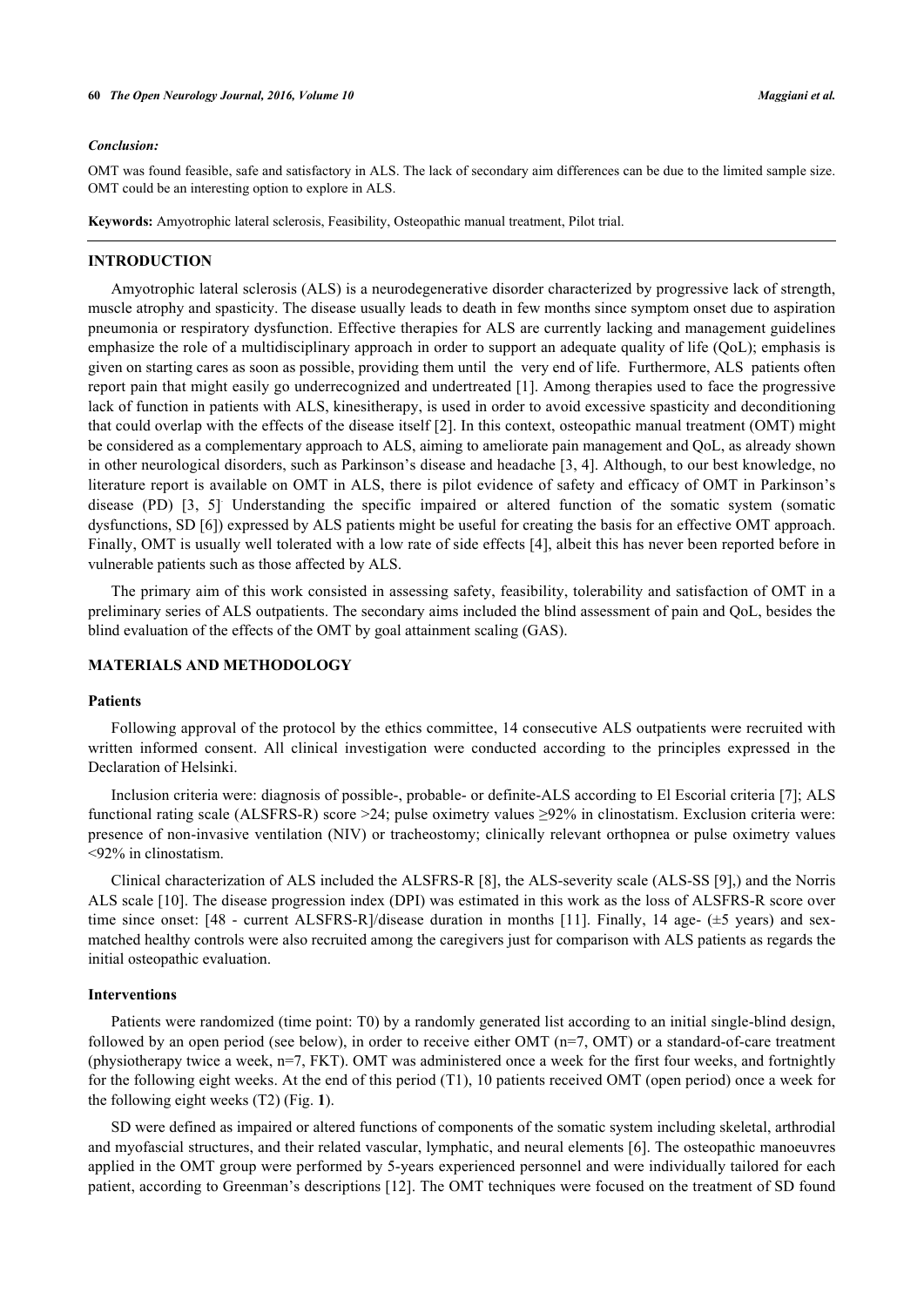during the re-evaluations performed before each session; structural (including myofascial release), visceral, and craniosacral techniques were performed as appropriate [\[4](#page-6-3)]. Treatment duration was always 40 minutes.

#### **Outcome Measures**

*Primary:* Adverse effects of treatment, if reported by patients or caregivers, were recorded by a medical doctor before starting each new session of OMT. A visual analogue scale (VAS) was included at T1 and T2 for those patients receiving OMT, focusing on the perceived satisfaction regarding the treatment.

*Secondary:* Each patient was evaluated in blind by a clinical neurologist at the three time points (T0, T1 and T2) for pain and QoL by using two dedicated questionnaires: the Brief Pain Inventory short form (BPI) and the McGill QoL (16 items). BPI allowed the calculation of the pain severity index (PSI) and the pain interference index (PII), averaging the respective items of the scale [\[13](#page-7-1)]. The McGill QoL allowed the calculation of: total score (TS), single-item summary score, macroareas scores: (a) physical or (b) psychological symptoms, (c) physical or (d) psychological well-being, and (e) support  $[14]$  $[14]$ .

<span id="page-2-0"></span>

Fig. (1). Gantt chart of the study. During the first study period (T0-T1), 7 ALS patients received OMT once a week (small white blocks) for the first month and fortnightly during the following 8 weeks (big white blocks); during this period, 7 ALS patients were followed according to usual care (FKT arm, black bar). During the second study period (T1-T2), 10 ALS patients received OMT on a weekly basis.

Finally, two experienced Doctors of Osteopathic Medicine (D.O.) assessed all patients (and healthy controls), independently and blindly with respect to the initial treatment allocation, re-assessing them at T1 and T2. The observations of these two raters were not used for guiding treatments. The evaluation was performed according to a predecided structured scheme focusing on SD in order to check the same anatomical structures and qualify specific parameters (use of accessory muscles of breathing, direction of abdominal wall movement during inspiration, cervical or dorsal kyphosis, *etc*.); a careful rater training was also performed in advance. These evaluations were used for describing the effect of treatments on the initially found SD on a Goal Attainment Scale (GAS T0-T1 and GAS T1-T2) [\[15](#page-7-3)]. Briefly, GAS defines goals of treatment and describes their achievement on 5-point scale, in this case focusing on the number of identified SD: -2 (marked worsening,  $\geq 50\%$ ), -1 (mild worsening,  $\leq 50\%$ ), 0 (unchanged), +1 (mild improvement,  $\langle 50\% \rangle$ , +2 (marked improvement,  $\geq 50\%$ ). We chose to set the 0 goal to "unchanged" because of the intrinsic progressing nature of ALS.

#### **Sample Size and Statistical Analysis**

Considering that patients with ALS might be especially fragile to manual therapies due to the important limb and trunk weakness and to the respiratory insufficiency when in recumbent position, obliging to a continuous and careful reassessment of the provided therapies, we decided that the presently reported sample size could be adequate for a preliminary protocol, able to generate preliminary data on which grounding future studies.

Data are shown as mean  $\pm$  standard deviation except where specifically noted. Statistical analysis was performed with GraphPad Prism, version 4.00 program. Either, unpaired sample, or repeated measures Student's *t*-test were used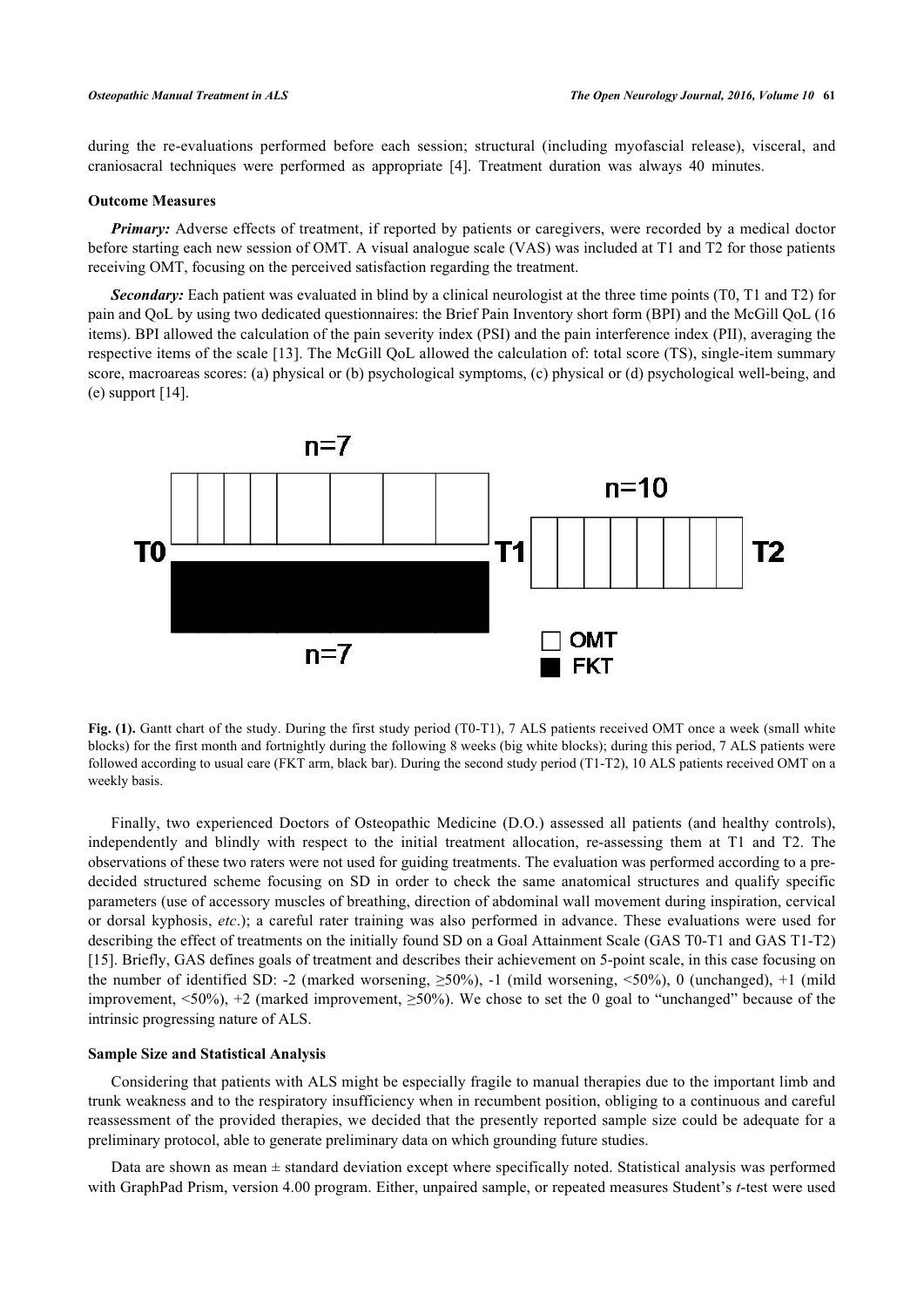as appropriate and reported. Correlations were computed by the Pearson's *r* test and differences between frequencies by the  $\chi^2$  test. Significance was set at  $p<0.05$ .

# **RESULTS**

# **Osteopathic Characterization of ALS Patients**

Demographic and clinical characteristics of the recruited patients are listed in [Table](#page-3-0) **[1](#page-3-0)**. OMT allocated patients had significantly faster DPI (more than two-fold), reflecting a tendency to more advanced diseases (lower scale scores) and shorter disease durations. Bulbar onset patients were 2 in the OMT group and 1 in the FKT. Only one OMT patient had PEG.

<span id="page-3-0"></span>

|  |  |  | Table 1. Clinical and demographic data of the recruited patients at the different time points of the study. |  |
|--|--|--|-------------------------------------------------------------------------------------------------------------|--|
|  |  |  |                                                                                                             |  |

| <b>Time x Treatment</b> | T0 x OMT          | <b>TO x FKT</b> | T1 x OMT        |  |
|-------------------------|-------------------|-----------------|-----------------|--|
|                         | $n=7$             | $n=7$           | $n=10$          |  |
| Age, yr                 | $54.0 \pm 11.6$   | $51.0 \pm 6.5$  | $50.3 \pm 7.9$  |  |
| Sex, M/F                | 5/2               | 5/2             | 8/2             |  |
| Onset, Spinal/Bulbar    | 5/2               | 6/1             | 10/0            |  |
| Duration, mo            | $17.1 \pm 4.5$    | $38.0 \pm 30.5$ | $35.6 \pm 26.2$ |  |
|                         | $(11-25)$         | $(8-95)$        | $(13-98)$       |  |
| <b>ALSFRS-R</b>         | $35.0 \pm 6.7$    | $40.4 \pm 4.0$  | $33.9 \pm 9.0$  |  |
|                         | $(28-46)$         | $(35-46)$       | $(16-46)$       |  |
| <b>DPI</b>              | $0.81 \pm 0.47$ * | $0.32 \pm 0.23$ | $0.49 \pm 0.39$ |  |
|                         | $(0.10-1.54)$     | $(0.04 - 0.62)$ | $(0.03 - 1.28)$ |  |
| <b>ALSSS</b>            | $29.5 \pm 5.3$    | $33.8 \pm 2.7$  | $30.6 \pm 5.3$  |  |
|                         | $(24-37)$         | $(31-39)$       | $(21-38)$       |  |
| <b>Norris</b>           | $73.4 \pm 16.9$   | $90.0 \pm 4.5$  | $74.9 \pm 19.7$ |  |
|                         | $(50-94)$         | $(85-98)$       | $(36-96)$       |  |
| Riluzole, Y/N           | 2/5               | 7/0             | 7/3             |  |

DPI, Disease Progression Index; FKT, usual care (physiotherapy); OMT, osteopathic manual treatment. Data are shown as mean ± SD. \**p*<0.05 *vs*. FKT, two-tailed Student's *t*-test.

At study entry (T0), a cervico-dorsal SD emerged as particularly prevalent in ALS patients, being documented in 11 (78%) of them and only in 4 (28%) matched healthy controls  $\chi^2$  7.04,  $p<0.01$ , OR 9.17, 95% CI 1.27-79.25). No correlation was found with clinical characteristics (disease duration, ALSFRS-R score, ALS-SS, Norris score, DPI, prevalence of upper or lower motoneuron involvement), nor differences were found dichotomizing patients according to: site of onset (spinal *vs*. bulbar), riluzole use or El Escorial category (probable *vs*. definite) (data not shown).

<span id="page-3-1"></span>**Table 2. McGill QoL total score, summary and macroarea scores did not vary significantly between groups and over time. Mean ± SD (range).**

| Time                     | T <sub>0</sub>   |                  | <b>T1</b>        | <b>T2</b>        |                 |
|--------------------------|------------------|------------------|------------------|------------------|-----------------|
| Treatment                | <b>OMT</b>       | <b>FKT</b>       | <b>OMT</b>       | <b>FKT</b>       | <b>OMT</b>      |
|                          | $n=7$            | $n=7$            | $n=7$            | $n=7$            | $n=10$          |
| Total score              | $103.3 \pm 24.6$ | $103.3 \pm 25.4$ | $105.6 \pm 26.5$ | $106.0 \pm 18.1$ | $97.3 \pm 22.4$ |
|                          | $(72-138)$       | $(53-126)$       | $(69-140)$       | $(86-128)$       | $(64-135)$      |
| Summary score            | $7.7 \pm 1.9$    | $6.9 \pm 3.1$    | $6.1 \pm 2.6$    | $7.0 \pm 2.0$    | $6.9 \pm 1.9$   |
|                          | $(5-10)$         | $(0-10)$         | $(2-10)$         | $(5-9)$          | $(5-10)$        |
| Physical symptoms        | $19.7 \pm 6.4$   | $18.0 \pm 7.5$   | $21.1 \pm 5.8$   | $20.0 \pm 8.7$   | $20.8 \pm 7.7$  |
|                          | $(11-28)$        | $(5-29)$         | $(10-28)$        | $(4-30)$         | $(8-30)$        |
| Psychological symptoms   | $17.1 \pm 11.0$  | $15.1 \pm 8.4$   | $14.0 \pm 8.7$   | $13.7 \pm 5.3$   | $17.0 \pm 11.2$ |
|                          | $(3-31)$         | $(8-31)$         | $(3-28)$         | $(5-20)$         | $(2-34)$        |
| Physical well-being      | $7.6 \pm 2.6$    | $6.9 \pm 1.6$    | $6.0 \pm 3.2$    | $6.6 \pm 1.9$    | $7.1 \pm 1.7$   |
|                          | $(2-10)$         | $(4-8)$          | $(2-10)$         | $(4-9)$          | $(4-10)$        |
| Psychological well-being | $48.4 \pm 9.2$   | $43.0 \pm 13.1$  | $47.4 \pm 10.9$  | $46.0 \pm 6.3$   | $45.0 \pm 7.6$  |
|                          | $(34-60)$        | $(15-53)$        | $(31-59)$        | $(38-55)$        | $(34-57)$       |
| Support                  | $17.9 \pm 2.1$   | $16.6 \pm 2.8$   | $17.6 \pm 3.0$   | $17.0 \pm 3.3$   | $17.0 \pm 2.7$  |
|                          | $(15-20)$        | $(13-20)$        | $(14-20)$        | $(11-20)$        | $(12-20)$       |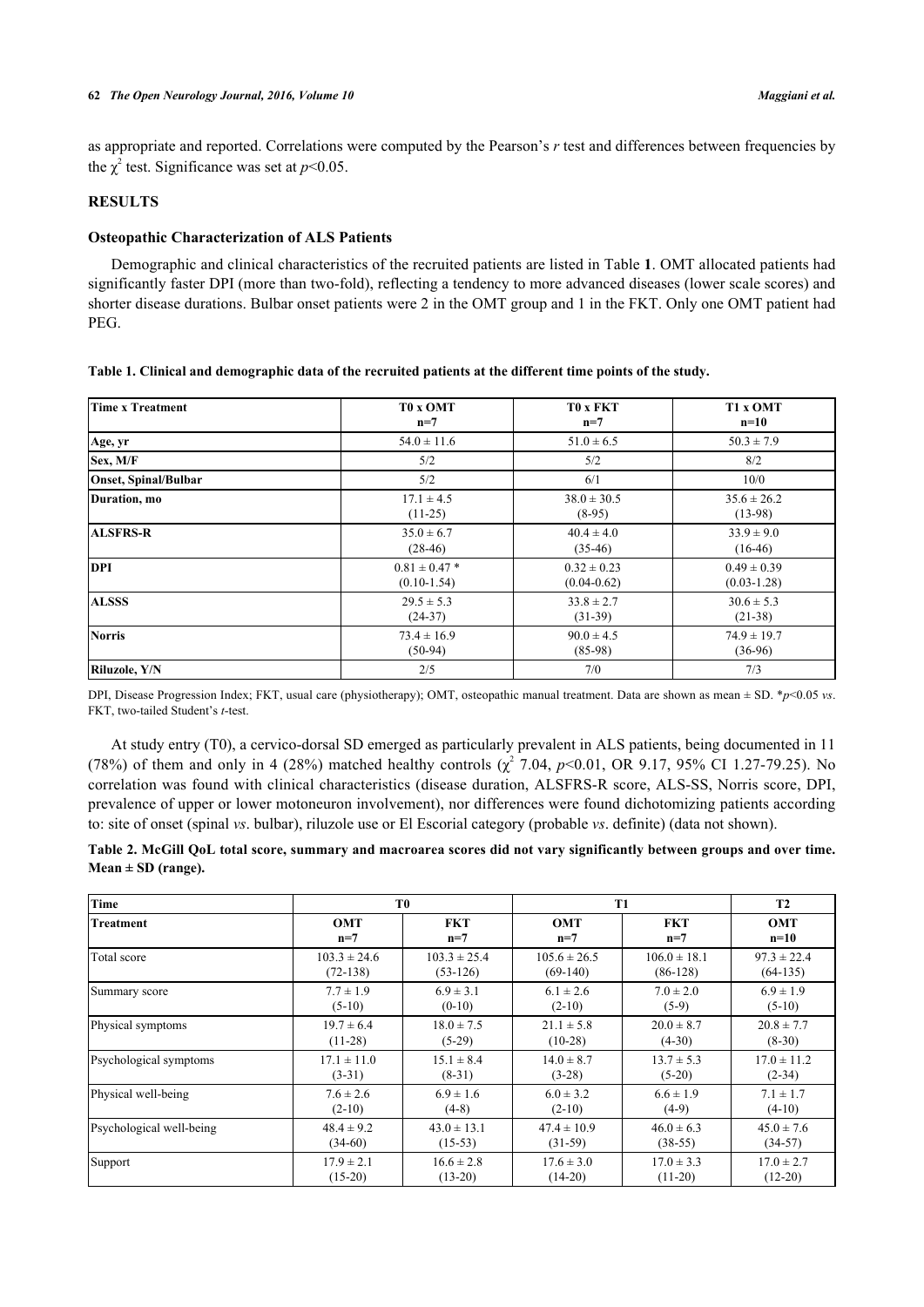# **Primary Aims: Feasibility, Tolerability and Satisfaction**

OMT was demonstrated feasible and safe over the whole study. All patients well adhered to treatment procedures. No significant side effects were reported. Only one patient reported moderately increased pain the day after the first treatment. New symptom onset was not recorded. Two OMT patients and two FKT ones dropped out at the end of T1 because of the impossibility of reaching treatment setting due to the advancing disease.

Overall OMT treated patients displayed high satisfaction with VAS scores of 8.34  $\pm$  0.46 at T1 (n=7) and of 8.52  $\pm$ 0.60 at T2 (n=10); 5 patients enrolled in the FKT group specifically asked for entering in the OMT arm during the T1-T2 period.

#### **Secondary Aims: Pain, QoL and GAS**

8 patients at T0 (57%) failed to report pain at the BPI, as well as 6 patients (43%) at T1 and 7 patients (50%) at T2. Regarding the period T0-T1, no BPI differences were found between the two time points and the two groups (mean delta PSI: -0.23 *vs*. 0.06, for OMT and FKT, respectively; mean delta PII: 0.71 *vs*. 1.48, for OMT and FKT, respectively). On the other hand, considering the following period (T1-T2, n=10), a tendency toward pain reduction over time was shown for PSI (*p*=0.05, two-tailed paired Student's *t*-test; see Fig. **[2](#page-4-0)**), which did not reach statistical significance. In contrast, PII scores were unchanged (*p*=0.13; Fig. **[2](#page-4-0)**).

McGill QoL TS, single item summary score and macroareas scores did not significantly change over time or between the two treatment groups (see [Table](#page-3-1) **[2](#page-3-1)**).

<span id="page-4-0"></span>Regarding blind osteopathic GAS scoring relative to the T0-T1 period, 3 patients (43%) allocated to OMT and 2 (28%) allocated to the FKT group showed a mild improvement (GAS score +1); none of the patients allocated to OMT and 2 (28%) patients allocated to the FKT group worsened (GAS score -1)  $(\chi^2 p=0.12)$ . Regarding the T1-T2 period, one patient (10%) mildly improved, while 3 patients (30%) mildly worsened in terms of number of SD; 6 patients (60%) remained unchanged (GAS score 0; see Fig. **[3](#page-5-0)**).



**Fig. (2).** (A) Pain severity showed a tendency to decrease over time in ALS patients between T1 and T2 (PSI, pain severity index of the BPI, *p*=0.05), while (**B**) interference with daily life activities was unchanged (PII, *p*=0.13). Two-tailed paired Student's *t*-test; mean  $\pm$  SEM; n=10.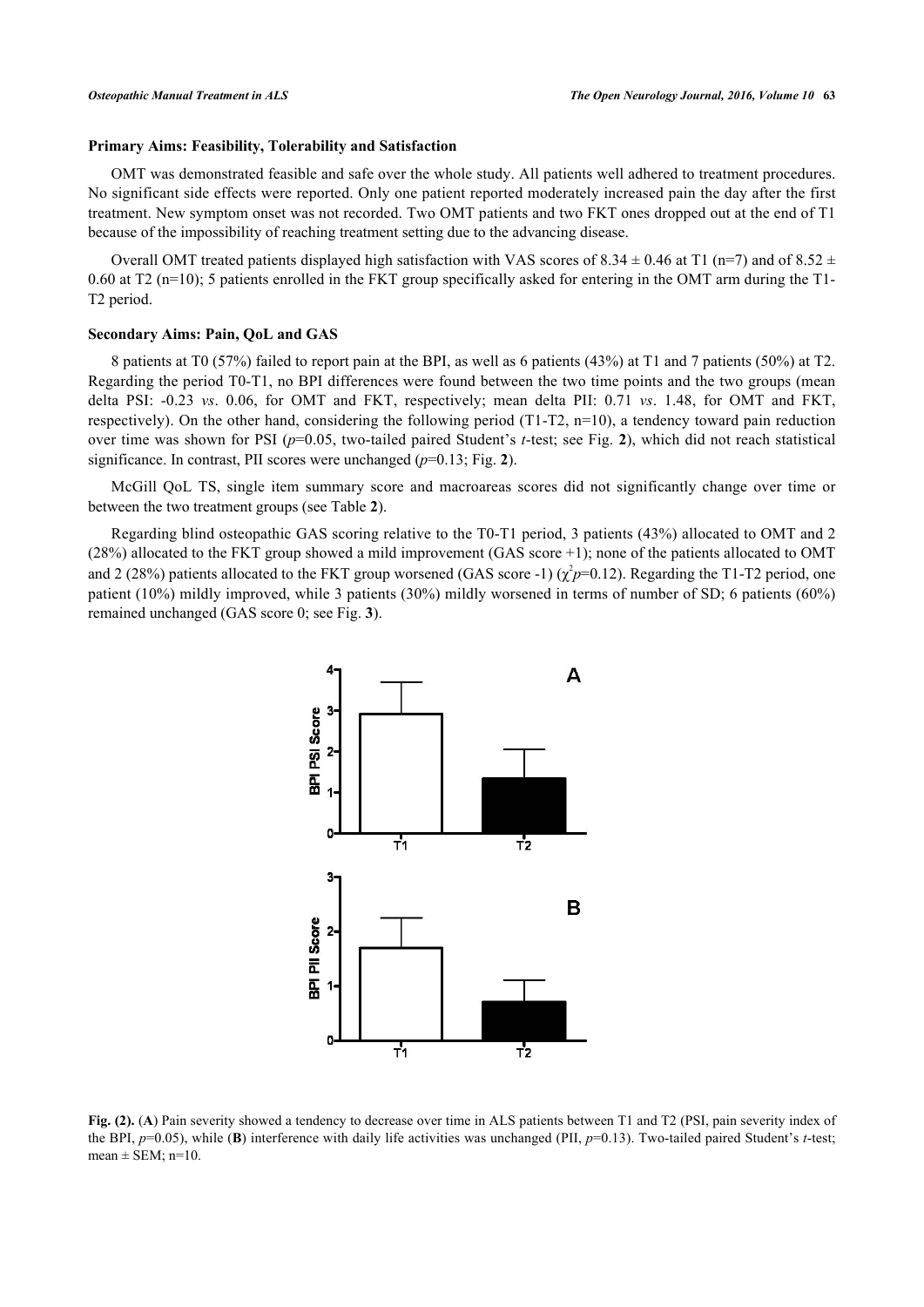# **DISCUSSION**

<span id="page-5-0"></span>In this pilot study OMT procedures were clearly found feasible and safe in ALS patients. Furthermore, OMT was highly satisfactory for these patients. Nevertheless, no differences emerged in terms of secondary aims, *i.e.*, the efficiency in modifying pain and QoL, both between the two treatment arms for the first study period and over time. Certainly, the limited sample size obliges to take these results cautiously since a tendency toward a reduction of the severity index was shown over the second study period (T1-T2). Notably, OMT-allocated patients were generally more severe and with shorter disease durations, underlying a significantly faster progression. This issue, unbalanced between the two groups of patients due to the limited sample size, might have been reasonably contributing to the obtained lack of significance and larger studies are needed to assess OMT effects on these selected outcomes.



**Fig. (3).** Goal attainment scale (GAS) in ALS patients undergoing to OMT or FKT during the first period (n=7 for each arm, T0-T1;  $\chi^2 p$ =0.12) and for those 10 patients completing the following two months (T1-T2 period).

Furthermore, BPI detects pain only over the last 24 hours, possibly not capturing the complexity of the relapsingremitting symptoms in a rapid progressing disease, such as ALS. Also, it is important to stress that several patients reported that pain was not a major problem if compared to the decreasing functional autonomy. In order to overcome this problem, previous attempts of detecting pain in ALS patients were done modifying the scale in order to refer to the last week [\[1\]](#page-6-0). Possibly, ALS-dedicated pain questionnaires could be developed and validated in the future in order to improve pain detection. Besides "hard" secondary outcomes, we decided to include a single-blind measure able to describe putative treatment-induced modifications in terms of osteopathic medicine. To our knowledge, this is the first attempt of blind scoring the achievement of specific osteopathic outcomes (in this case SD reduction) by using a patient-tailored scale. Goal attainment scaling was chosen, setting the desired expected outcome on the lack of osteopathic changes over time, considering the intrinsic worsening nature of ALS. Albeit no significant differences were reported between OMT and FKT arms, a tendency toward less worsening was shown in the OMT group, again suggesting that sample size could be increased before concluding. From our initial assessments, we conclude from this pilot study that an osteopathic substrate for manual treatment might be present in ALS patients, since they express more frequently a cervico-dorsal SD when compared to healthy matched controls. Albeit the significance of this dysfunction in terms of OMT is not exactly known, future studies may determine if this SD might respond to focused OMT approaches and if this result might affect pain, QoL or other outcomes, for example functionally-related. We regard this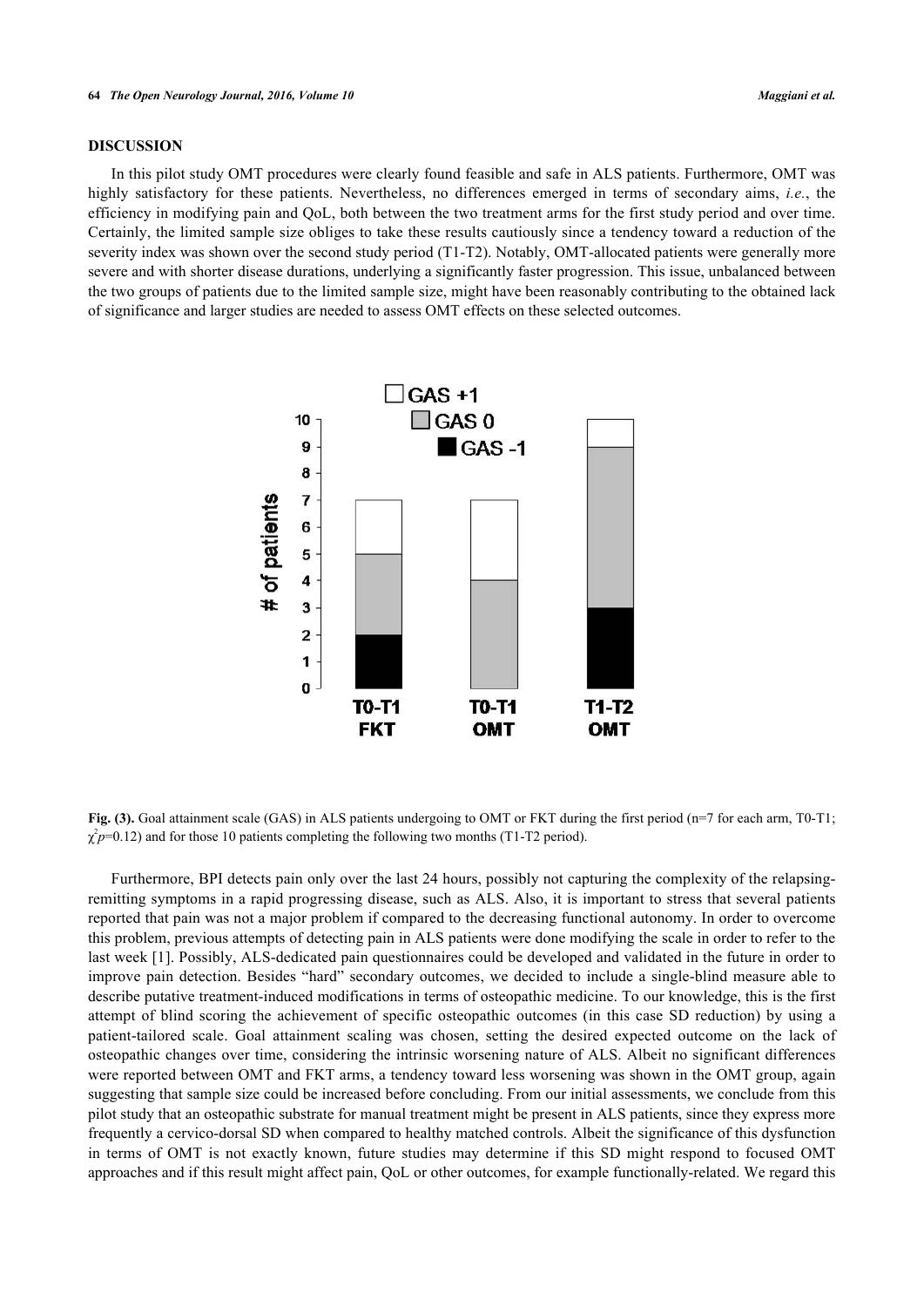approach as fully justified by the lack of current effective treatments able to contrast disease-related pain and QoL impairment in ALS patients. In fact, the high level of satisfaction perceived by all those patients receiving OMT raises important questions related to what exactly is measured by the used outcomes. For example, we may postulate that the lack of QoL improvement we observed in front of elevated VAS scores indicates that specific areas of one patient's life might selectively benefit from OMT. Nevertheless, considering that OMT could be adapted to each phase of the disease and seems safe also in these fragile patients, we support the idea that could be an interesting option to explore in ALS. In fact, a multimodal treatment strategy might help in developing approaches patient-tailored able to ease sufferance for these individuals till the very end of their life, sustaining, at the same time, their caregivers.

# **FUNDING**

Italian Academy of Osteopathic Medicine (AIMO).

# **ETHICAL APPROVAL**

Protocol 129 10-JUN-2014; ethics committee of the University of Milano-Bicocca, Italy.

Raw data are available upon request from the Authors.

# **CONFLICT OF INTEREST**

The authors confirm that this article content has no conflict of interest.

# **ACKNOWLEDGEMENTS**

The Italian Association for ALS (AISLA;<http://www.aisla.it/>) and the resting home "San Pietro"- Cooperative "La Meridiana" (Monza, Italy).

# **REFERENCES**

- <span id="page-6-0"></span>[1] Chiò A, Canosa A, Gallo S, *et al.* Pain in amyotrophic lateral sclerosis: a population-based controlled study. Eur J Neurol 2012; 19(4): 551-5. [\[http://dx.doi.org/10.1111/j.1468-1331.2011.03540.x\]](http://dx.doi.org/10.1111/j.1468-1331.2011.03540.x) [PMID: [21972798](http://www.ncbi.nlm.nih.gov/pubmed/21972798)]
- <span id="page-6-1"></span>[2] Miller RG, Jackson CE, Kasarskis EJ, *et al.* Practice parameter update: the care of the patient with amyotrophic lateral sclerosis: multidisciplinary care, symptom management, and cognitive/behavioral impairment (an evidence-based review): report of the Quality Standards Subcommittee of the American Academy of Neurology. Neurology 2009; 73(15): 1227-33. [\[http://dx.doi.org/10.1212/WNL.0b013e3181bc01a4\]](http://dx.doi.org/10.1212/WNL.0b013e3181bc01a4) [PMID: [19822873](http://www.ncbi.nlm.nih.gov/pubmed/19822873)]
- <span id="page-6-2"></span>[3] Wells MR, Giantinoto S, D'Agate D, *et al.* Standard osteopathic manipulative treatment acutely improves gait performance in patients with Parkinson's disease. J Am Osteopath Assoc 1999; 99(2): 92-8. [\[http://dx.doi.org/10.7556/jaoa.1999.99.2.92](http://dx.doi.org/10.7556/jaoa.1999.99.2.92)] [PMID: [10079641\]](http://www.ncbi.nlm.nih.gov/pubmed/10079641)
- <span id="page-6-3"></span>[4] Rolle G, Tremolizzo L, Somalvico F, Ferrarese C, Bressan LC. Pilot trial of osteopathic manipulative therapy for patients with frequent episodic tension-type headache. J Am Osteopath Assoc 2014; 114(9): 678-85. [\[http://dx.doi.org/10.7556/jaoa.2014.136](http://dx.doi.org/10.7556/jaoa.2014.136)] [PMID: [25170037\]](http://www.ncbi.nlm.nih.gov/pubmed/25170037)
- <span id="page-6-4"></span>[5] Rivera-Martinez S, Wells MR, Capobianco JD. A retrospective study of cranial strain patterns in patients with idiopathic Parkinson's disease. J Am Osteopath Assoc 2002; 102(8): 417-22. [PMID: [12201545\]](http://www.ncbi.nlm.nih.gov/pubmed/12201545)
- <span id="page-6-5"></span>[6] Glossary of osteopathic terminology 2011. Available at:<https://www.aacom.org/docs/default-source/insideome/got2011ed.pdf?sfvrsn=2>
- <span id="page-6-6"></span>[7] Brooks BR, Miller RG, Swash M, Munsat TL. El Escorial revisited: revised criteria for the diagnosis of amyotrophic lateral sclerosis. Amyotroph Lateral Scler Other Motor Neuron Disord 2000; 1(5): 293-9. [\[http://dx.doi.org/10.1080/146608200300079536\]](http://dx.doi.org/10.1080/146608200300079536) [PMID: [11464847](http://www.ncbi.nlm.nih.gov/pubmed/11464847)]
- <span id="page-6-7"></span>[8] Cedarbaum JM, Stambler N, Malta E, *et al.* The ALSFRS-R: a revised ALS functional rating scale that incorporates assessments of respiratory function. J Neurol Sci 1999; 169(1-2): 13-21. [\[http://dx.doi.org/10.1016/S0022-510X\(99\)00210-5\]](http://dx.doi.org/10.1016/S0022-510X(99)00210-5) [PMID: [10540002](http://www.ncbi.nlm.nih.gov/pubmed/10540002)]
- <span id="page-6-8"></span>[9] Hillel AD, Miller RM, Yorkston K, McDonald E, Norris FH, Konikow N. Amyotrophic lateral sclerosis severity scale. Neuroepidemiology 1989; 8(3): 142-50. [\[http://dx.doi.org/10.1159/000110176\]](http://dx.doi.org/10.1159/000110176) [PMID: [2725806](http://www.ncbi.nlm.nih.gov/pubmed/2725806)]
- <span id="page-6-9"></span>[10] Norris FH Jr, Calanchini PR, Fallat RJ, Panchari S, Jewett B. The administration of guanidine in amyotrophic lateral sclerosis. Neurology 1974; 24(8): 721-8. [\[http://dx.doi.org/10.1212/WNL.24.8.721](http://dx.doi.org/10.1212/WNL.24.8.721)] [PMID: [4858705\]](http://www.ncbi.nlm.nih.gov/pubmed/4858705)
- <span id="page-6-10"></span>[11] Tremolizzo L, Ferrarese C, Appollonio I. Exploring limits of neuropsychological screening in ALS: the FAB problem. Amyotroph Lateral Scler Frontotemporal Degener 2013; 14(2): 157-8. [\[http://dx.doi.org/10.3109/21678421.2012.746990\]](http://dx.doi.org/10.3109/21678421.2012.746990) [PMID: [23286758](http://www.ncbi.nlm.nih.gov/pubmed/23286758)]